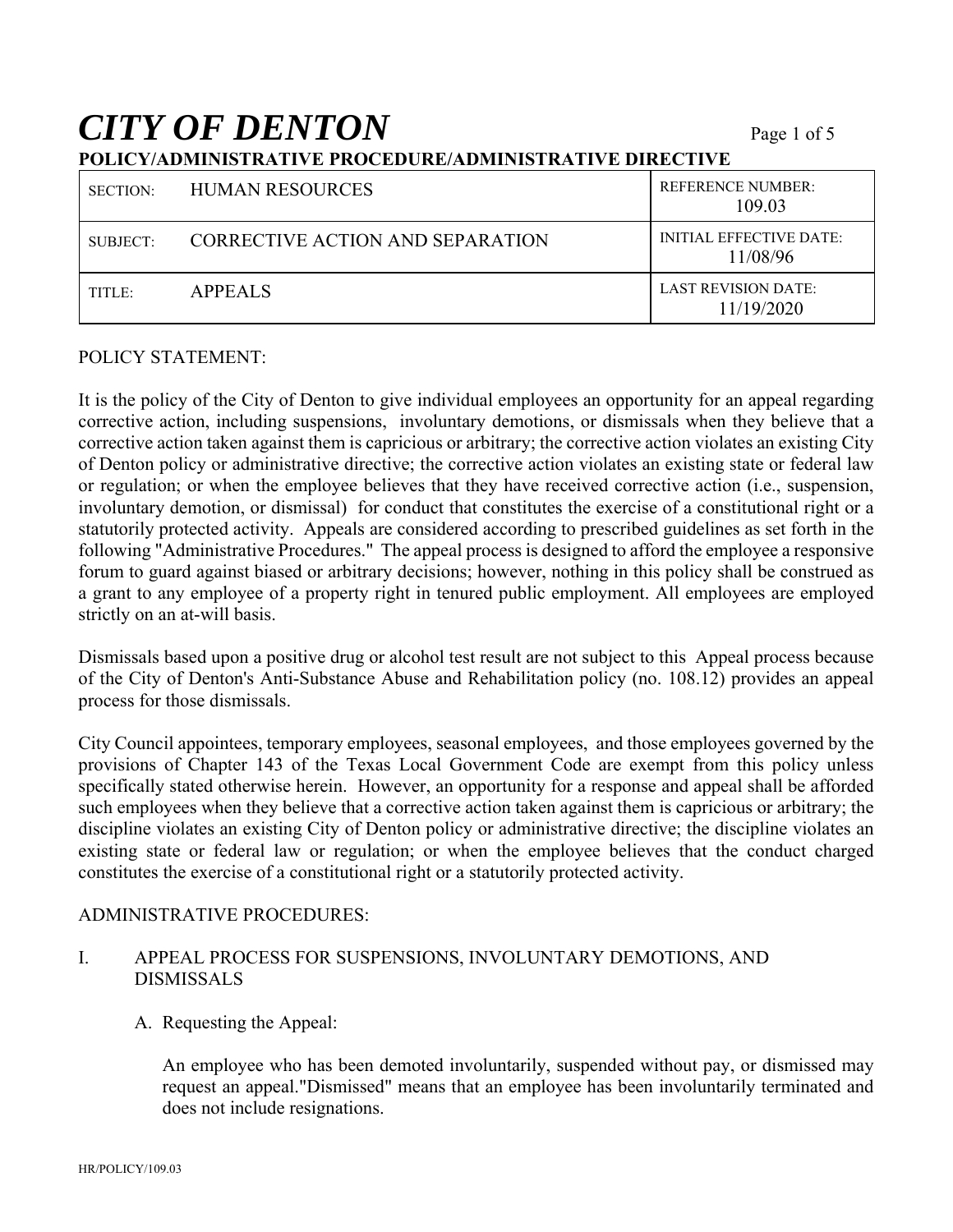| $T^{\prime}$<br>н.<br>. | $\mathbf{L}$<br>$\sim$<br>レレト<br>$\Lambda$ | <b>EFERENCE NUMBER:</b>      |
|-------------------------|--------------------------------------------|------------------------------|
|                         |                                            | 09.03<br>$\cdot \circ \cdot$ |

- 1. All requests for an appeal must be in writing and must be filed with the Human Resources Department within ten (10) business days after receiving notification of an action taken.
- 2. An employee who requests a corrective appeal must inform the Human Resources Department in writing of their current mailing address, personal email address, and telephone number. Failure to provide a current mailing address, personal email address, and telephone number may result in the administrative closure of the appeal.
- 3. The written request must set forth the specific reasons why the employee feels the action is capricious or arbitrary; the discipline violates an existing City of Denton policy or administrative directive; the discipline violates an existing state or federal law or regulation, or the employee believes that the conduct for which they have been disciplined constitutes the exercise of a constitutional right or a statutorily protected activity. The employee should also identify those persons whom the employee believes have knowledge of facts relevant to the matter being appealed. If the request for a corrective appeal fails to contain the reason for the appeal or any facts to support the reason for the appeal, including the requested remedy the employee seeks, the Director of Human Resources or their designee may refuse the request for appeal.
- 4. Because it is important that appeals be resolved as rapidly as possible, time limits, as set out in the following paragraphs, shall be considered a maximum, and every effort shall be made to expedite the process. However, the limits may be extended or shortened at any or all steps if reasonably necessary. The Director of Human Resources or their designee shall have the discretion to shorten or extend the time limits. In the event the last day of a time limit falls on a weekend or a City holiday, in the case of a time limit based upon calendar days, the time limit shall include the next working day. In all instances, consecutive working days will be counted (excluding Saturday, Sunday, and City holidays) in arriving at the length of the time interval. A failure by the City to meet the deadlines established herein shall not result in the appeal being granted
- B. Appeal Committee
	- 1. An Appeal Committee consisting of three (3) members will consider the employee's appeal. The three members will consist of the following combination of levels of City staff:
		- at least one deputy or assistant director, or director; and
		- one or more managers
	- 2. The Appeal Committee will select a member to serve as the Chairperson of the Appeal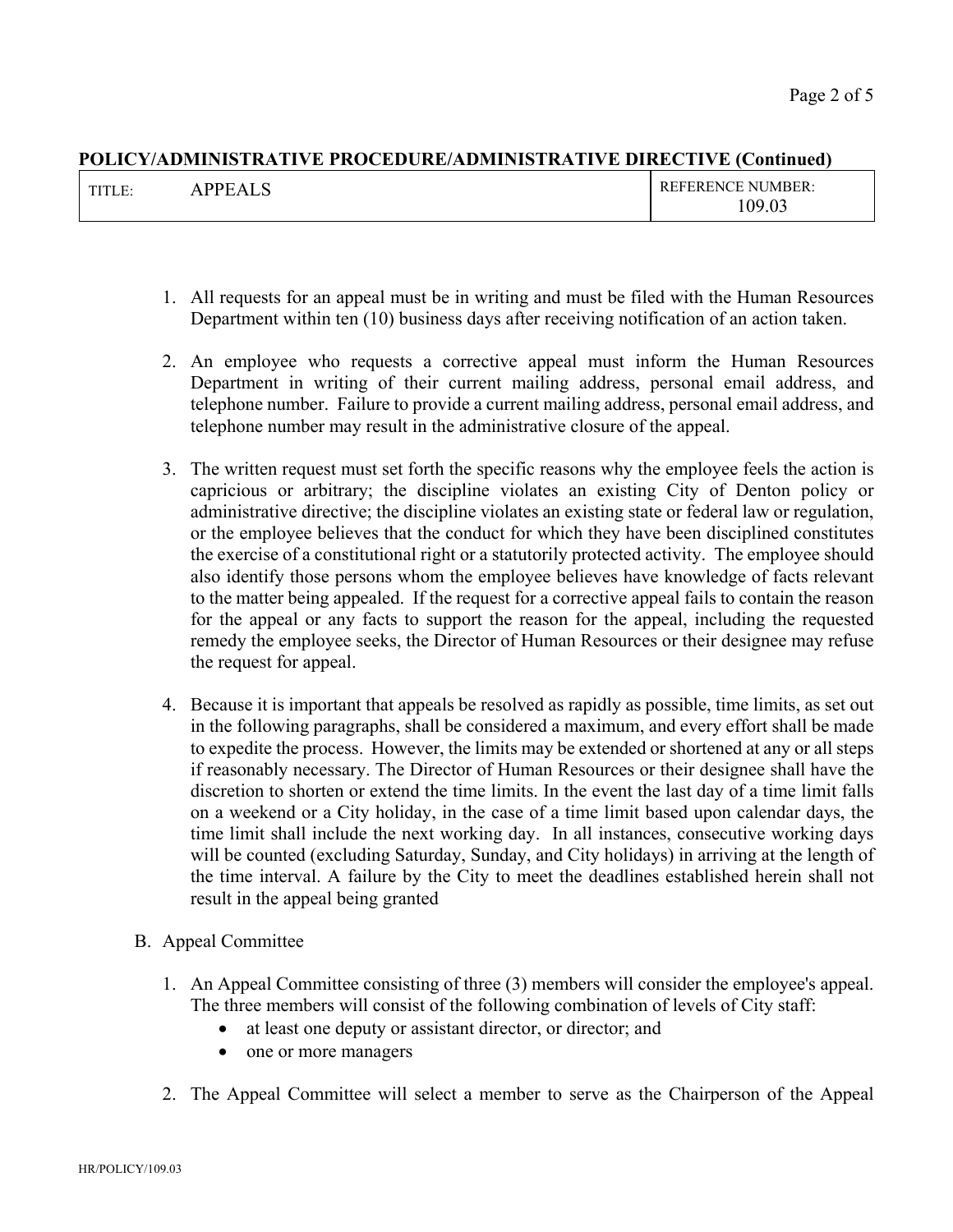| <b>THTP</b><br>. . | PDE<br>$\sim$<br>$^{\circ}$ A<br>. .<br>ື່ | <b>REFERENCE NUMBER:</b> |
|--------------------|--------------------------------------------|--------------------------|
|                    |                                            | 0Q.<br>ഹ<br>.US<br>v     |

Committee who will be responsible for making procedural decisions, including decisions related to investigations (e.g., who should be interviewed, how to proceed with the interviews, the drafting of the investigative report and what to include in the report, etc.)

- 3. Any director, assistant or deputy director, or manager who is a member of the Appeal Committee and played a role in the corrective action from which the employee's complaint arose must recuse themselves, and another Appeal Committee member will be appointed by the Director of Human Resources or their designee to serve in substitute of the recused member's place. A manager, department director, or assistant or deputy director shall be presumed to have played a role in the corrective action if they:
	- a. Discussed the details of the proposed corrective action with the employee or any supervisor in the chain of command;
	- b. Approved the corrective action;
	- c. Imposed the corrective action personally against the employee; or
	- d. Was a witness to the underlying event that was the basis for the corrective action.

Further, any director, assistant or deputy director, or manager who is a member of the Appeal Committee and also a member of the employee's department must recuse themselves, and another Appeal Committee member will be appointed by the Director of Human Resources or their designee to serve in substitute of the recused member's place.

Nothing shall prevent a director, assistant or deputy director, or manager from serving on the Appeal Committee for an employee's appeal if they have merely been informed of the type of corrective action imposed against the employee.

4. If the employee requesting the appeal or the employee's supervisor object to the service of an Appeal Committee member because of a belief that the appointed Appeal Committee member is biased, the employee or supervisor may submit a written objection to the Director of Human Resources or their designee within three (3) business days of the date of the letter giving notice of the appointment. Any written objection must contain specific facts upon which the objection is based. It is not a sufficient objection that the Appeal Committee member is an employee of the City of Denton. Within five (5) business days of receiving the objection, the Director of Human Resources or their designee will determine whether the objection will be sustained based upon the written reasons in the objection. The Director of Human Resources or their designee may seek clarification of those facts from the Appeal Committee member. Should the Director of Human Resources or their designee sustain the objection, the Director of Human Resources will request the participation of another Appeal Committee member to serve on the Appeal Committee for consideration of the employee's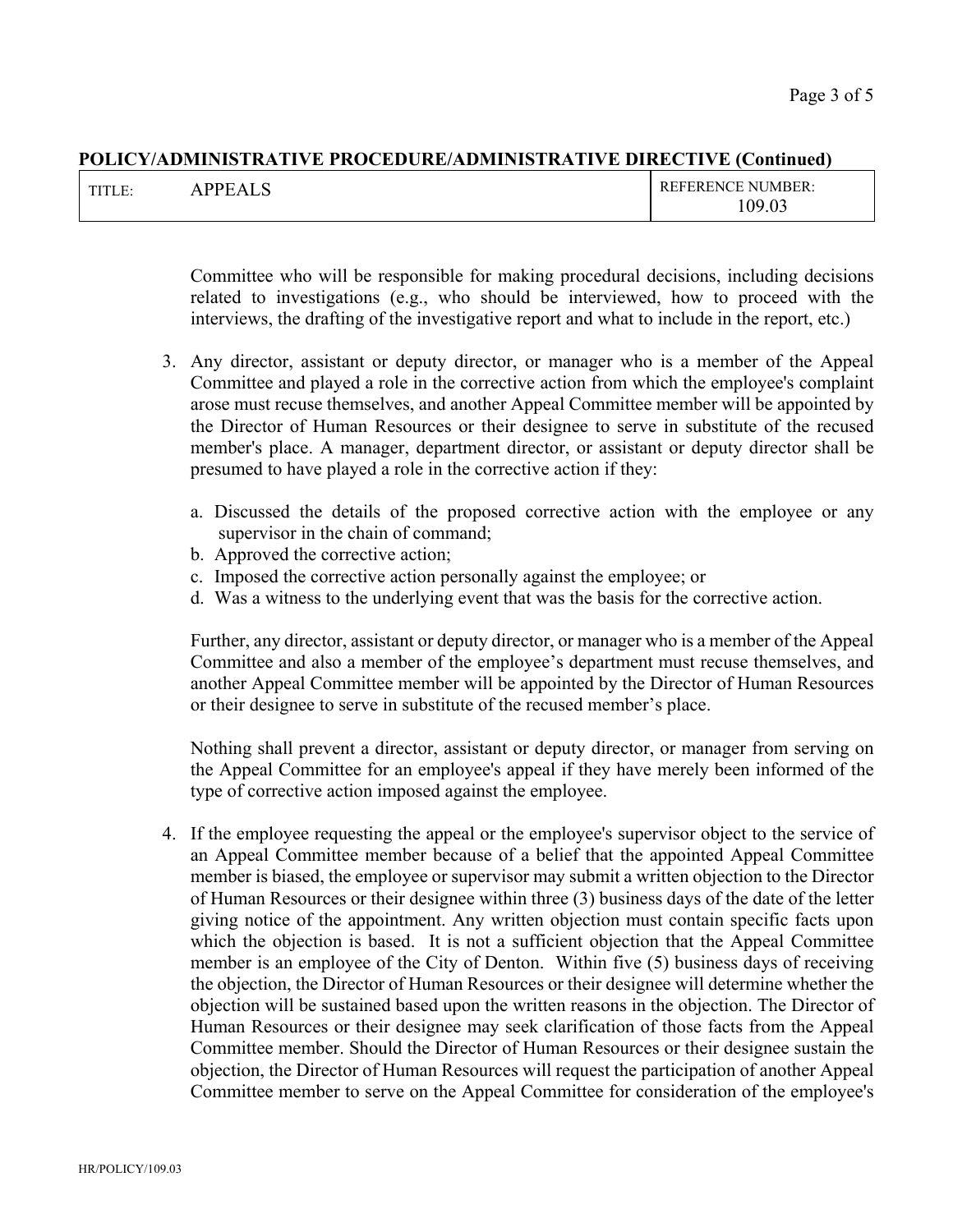| . | $\sim$ | IRER.<br>NH<br>N/I<br>$\sim$ $\sim$<br>∩ር |
|---|--------|-------------------------------------------|
|---|--------|-------------------------------------------|

appeal.

- C. The Investigation, Recommendation, and Determination
	- 1. The Appeal Committee will conduct a review and investigation into the employee's appeal to be completed within thirty (30) calendar days of the date in which the Appeal Committee receives the employee's request for an appeal unless the timeline is extended as described in this policy. In addition to reviewing the employee's written appeal and documentation relevant to the discipline, the Appeal Committee may conduct interviews of witnesses or persons with knowledge relevant to the appeal. As part of the review process, the Appeal Committee may or may not require a face-to-face meeting between the employee filing the appeal, and the supervisor who recommended the discipline being appealed.
	- 2. Upon conclusion of the investigation of the appeal, the Appeal Committee will make a recommendation to the City Manager. The recommendation must be approved by a majority vote of the Appeal Committee members and shall include its factual findings. If there is a dissenting opinion regarding the recommendation, the dissenting opinion (including factual support for the dissenting opinion) will be included in the Appeal Committee's recommendation to the City Manager. The City Manager may accept the recommendation, reject the recommendation, or accept the recommendation with modifications. The City Manager's acceptance or rejection of the recommendation is the final decision on the appeal. After the City Manager has either accepted the recommendation (with or without modifications) or rejected the recommendation, the City Manager will communicate the final decision in writing to the employee, the employee's supervisor, and others with the need to know in the chain of command. The final action will be concluded within ten (10) business days.
	- 3. As all employees are employed strictly on an at-will basis, and no contractual rights are implicated, no particular burden of proof needs to be met to sustain a termination or corrective action.

### II. WRITTEN REPRIMANDS

The appeal procedures described above do not apply to written reprimands (described in City of Denton Corrective Action policy no. 109.01). If an employee questions the appropriateness of a reprimand, the employee may do one or both of the following:

A. Write a rebuttal to the reprimand, and the rebuttal will be placed in the employee's personnel file with the corrective action. The employee may write the rebuttal on the space provided on the